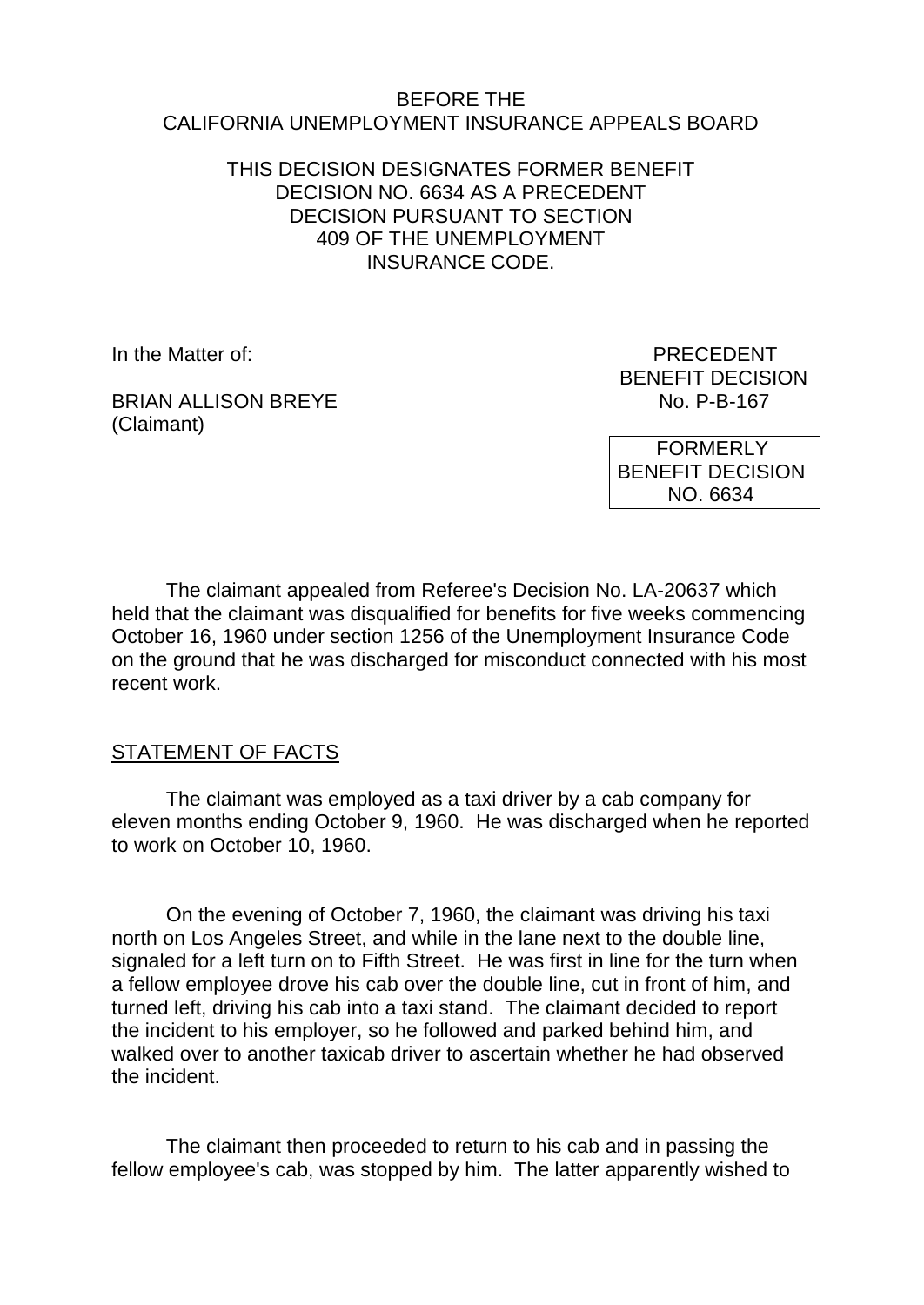prevent the claimant from making a report. The claimant told him that he did not wish to argue the matter and he could take it up with his union representative. At some point the claimant leaned over this employee's cab to get his name off the clipboard and as he started to move away, the employee grabbed him by the collar and struck a blow which the claimant deflected as he shoved him away. The employee charged him again and in self-defense the claimant exchanged blows and knocked him to the ground. They were separated by the other driver.

The employer informed the departmental representative that the claimant could have avoided the fight by not stopping, and that the employer's rule provides for the automatic dismissal of employees fighting on company time. The claimant contended that he did not wish to fight and was only protecting himself.

## REASONS FOR DECISION

Section 1256 of the code provides that an individual shall be disqualified for benefits if he was discharged for misconduct connected with his most recent work.

We have consistently applied the definition of misconduct laid down by the Supreme Court of Wisconsin in Boynton Cab Company v. Neubeck (1941), 237 Wis. 249, 296 N.W. 636, wherein the court stated:

" . . . The term 'misconduct', as used in (the disqualification provision) is limited to conduct evincing such wilful or wanton disregard of an employer's interest as is found in deliberate violations or disregard of standards of behavior which the employer has the right to expect of his employee, or in carelessness or negligence of such degree or recurrence as to manifest equal culpability, wrongful intent or evil design, or to show an intentional and substantial disregard of the employer's interest or of the employee's duties and obligations to his employer. On the other hand, mere inefficiency, unsatisfactory conduct, failure in good performance . . . or good faith errors in judgment or discretion are not to be deemed 'misconduct' within the meaning of the statute."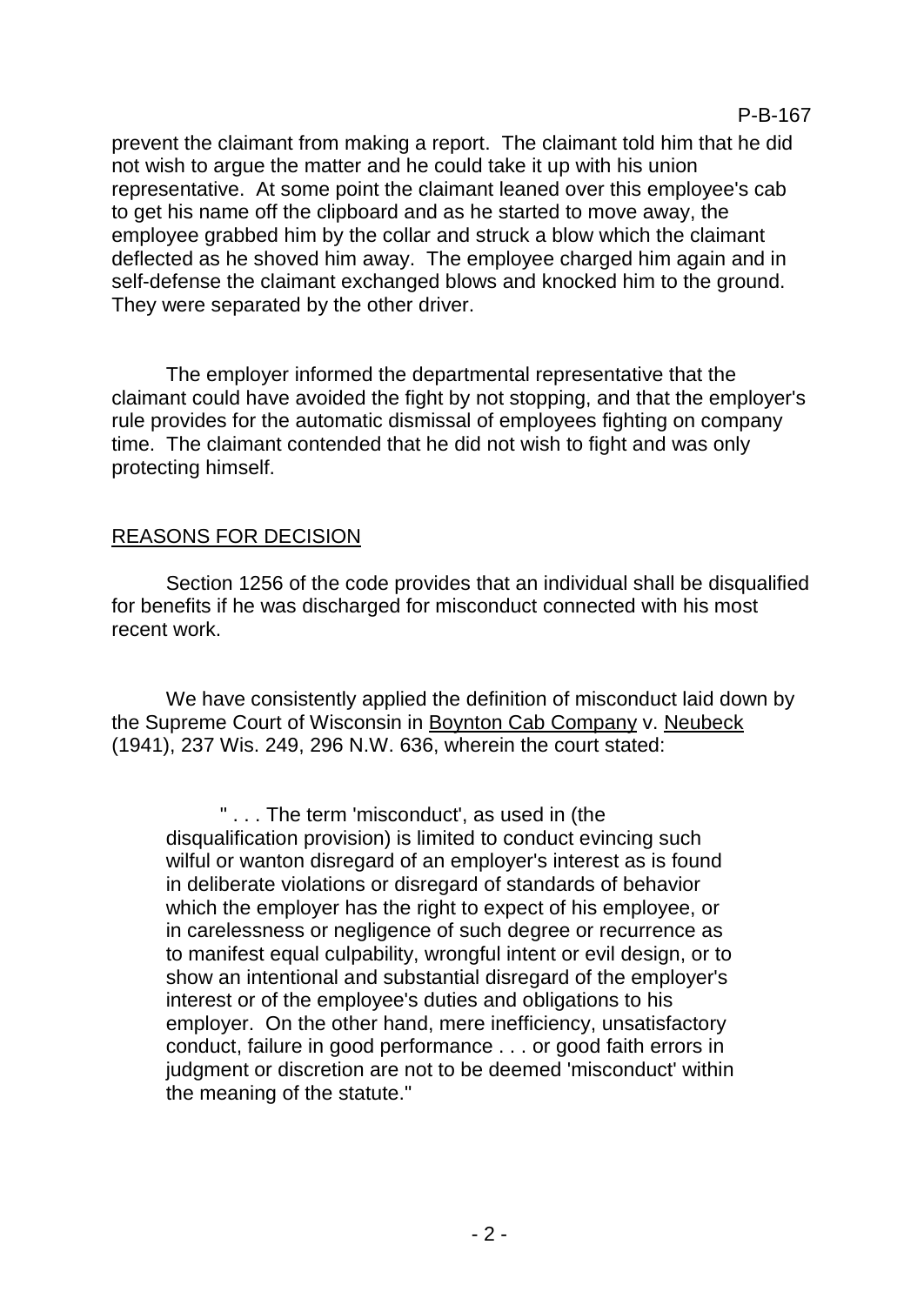The question of whether engaging in an altercation on the employer's premises constitutes misconduct has been considered by us in prior decisions (Benefit Decisions Nos. 4447, 4985, 5004, 5238 and 5365). We have held consistently that it does, even though the claimant was not the aggressor and the evidence indicated he was acting in self-defense. Thus, in Benefit Decision No. 1401, the Appeals Board noted that the employer's rule against fighting made no distinction between the guilt or innocence of the participants and indicated that it was not concerned therewith. It stated that "engaging in the prohibited act, whoever may have been at fault, became cause for immediate discharge." However, the disqualification period was reduced to a minimum of two weeks. Similarly, in Benefit Decision No. 5362, where the claimant fought upon being grabbed by his supervisor, the Appeals Board held that the discharge was for misconduct, but again reduced the penalty to two weeks.

In reviewing our prior decisions, we are in full accord with those which hold that it is misconduct within the meaning of section 1256 of the code for an employee to engage in an altercation on the employer's premises, or as an employee during working hours, where he initiates the fight, or is an aggressor. We realize that he need not strike a blow to be an aggressor, because he may well provoke a fight by his language, or actions. On the other hand, we do not believe it is misconduct under the code for an employee to protect or defend himself in a fight which he has not intended and when he has not used any words, or engaged in any actions, which reasonably may be construed as improper, or as inciting or causing or precipitating a fight.

The claimant herein neither sought nor intended an encounter or fight with his fellow employee. He was seeking to obtain evidence to support a report to his employer of that employee's behavior. This was not an improper action on his part, nor one intended to precipitate or provoke a fight. He did not become a participant in the fight until he was struck and attacked and then he intended only to protect himself. We do not consider this conduct to be a wilful or wanton disregard of the employer's interests, or a deliberate violation or disregard of the standard of behavior which the employer had the right to expect of him. Nor do we think that the claimant's behavior showed an intentional or substantial disregard of his duties and obligations to the employer. In our opinion, even though the claimant's action of defending himself in a fight during working hours was in violation of the employer's rule and cause for dismissal, it was not misconduct within the meaning of section 1256 of the code. In view of this conclusion, we expressly overrule Benefit Decisions Nos. 1401 and 5362.